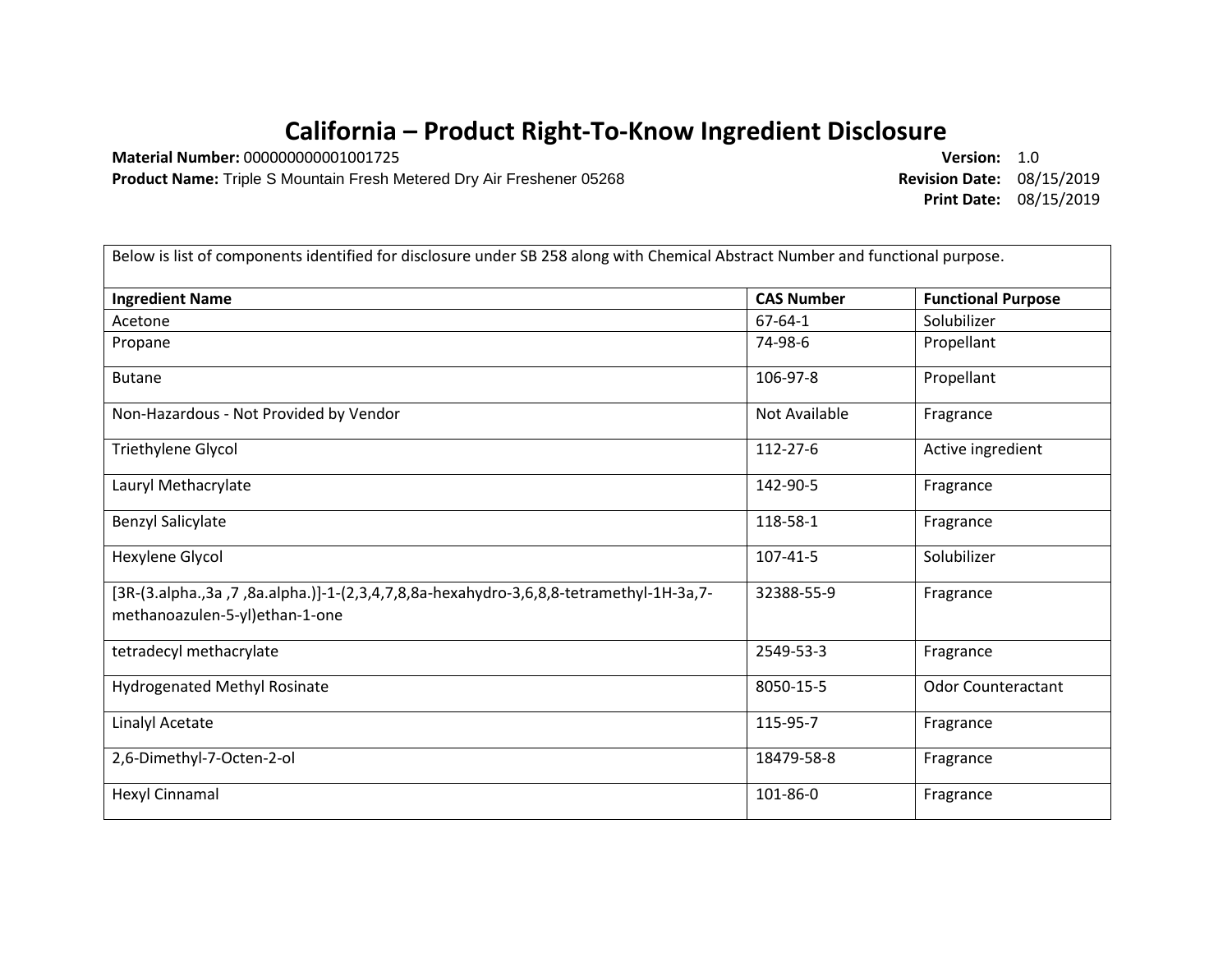| alpha-methyl-1,3-benzodioxole-5-propionaldehyde                     | 1205-17-0      | Fragrance                 |
|---------------------------------------------------------------------|----------------|---------------------------|
| Linalool                                                            | 78-70-6        | Fragrance                 |
| Benzeneethanol                                                      | $60 - 12 - 8$  | Fragrance                 |
| <b>Orange Terpenes</b>                                              | 68647-72-3     | Fragrance                 |
| 1-(5,6,7,8-tetrahydro-3,5,5,6,8,8-hexamethyl-2-naphthyl)ethan-1-one | 21145-77-7     | Fragrance                 |
| Lemon Oil Terpenes                                                  | 68917-33-9     | Fragrance                 |
| Vanillin                                                            | 121-33-5       | Fragrance                 |
| <b>Ethyl Vanillin</b>                                               | 121-32-4       | Fragrance                 |
| Hexamethylindanopyran                                               | 1222-05-5      | Fragrance                 |
| Cyclamen Aldehyde                                                   | 103-95-7       | <b>Odor Counteractant</b> |
| Geraniol                                                            | $106 - 24 - 1$ | Active ingredient         |
| Ethanol                                                             | $64 - 17 - 5$  | Solubilizer               |
| Estragole                                                           | 140-67-0       | Fragrance                 |

## **Designated Lists**

- 1) **CA Prop 65.** Chemicals known to the State of California to cause cancer or reproductive toxicity (including developmental, female and male toxicity) that are listed pursuant to the Safe Drinking Water and Toxic Enforcement Act of 1986 (California Code of Regulations, Title 22, Division 2, Subdivision 1, Chapter 3, Sections 1200 et seq, also known as Proposition 65).
- 2) **EU CMRs.** Chemicals classified by the European Union as carcinogens, mutagens, and/or reproductive toxicants in Category 1A and 1B in Annex VI to Regulation (EC) 1272/2008.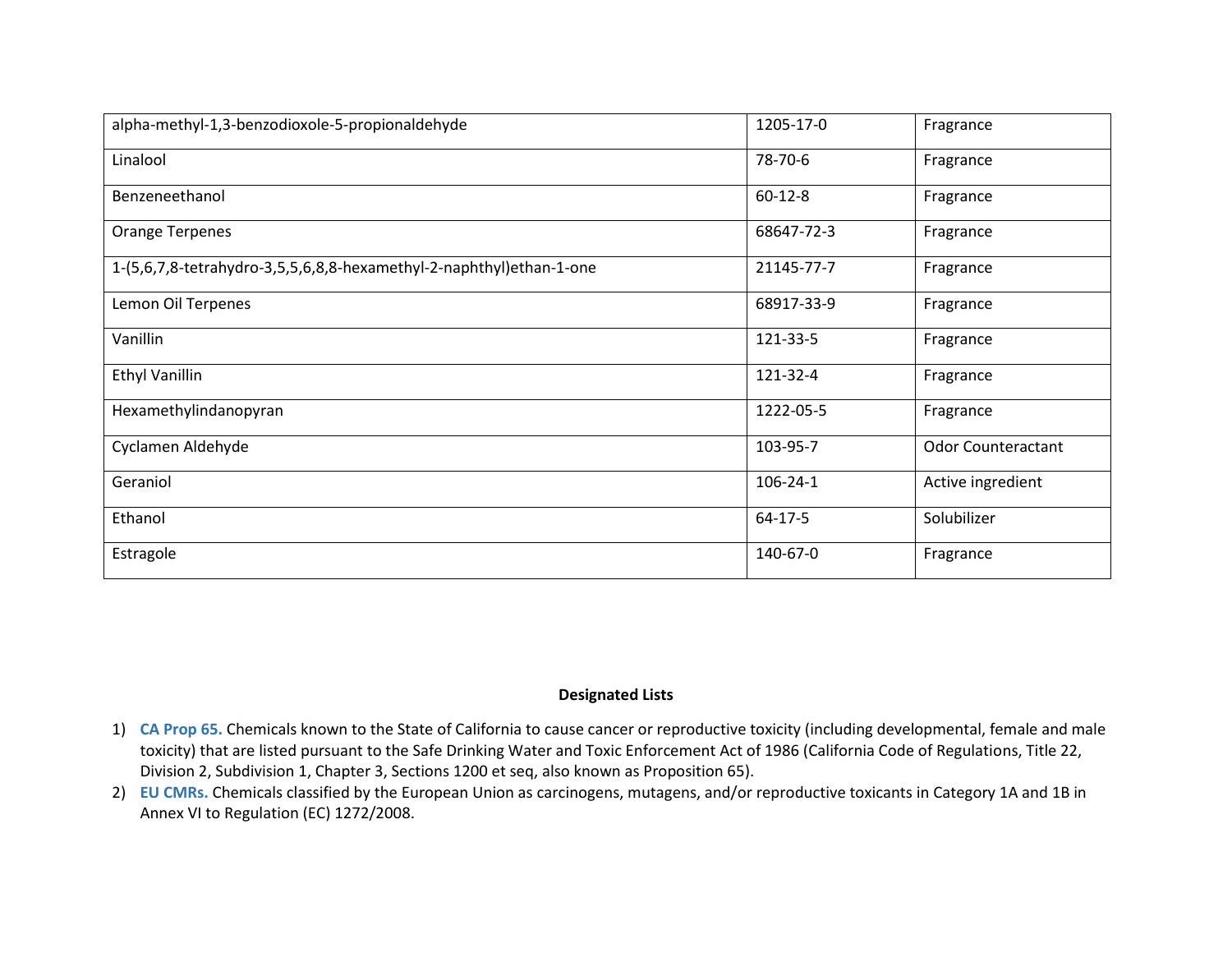- 3) **EU Endocrine Disruptors**. Chemicals included in the European Union candidate list of Substances of Very High Concern in accordance with Article 59 of Regulation (EC) 1907/2006 on the basis of Article 57(f) for endocrine disrupting properties.
- 4) **IRIS Neurotoxicants**. Chemicals for which a reference dose or reference concentration has been developed based on neurotoxicity in the Unites States Environmental Protection Agency's Integrated Risk Information System.
- 5) **IRIS Carcinogens**. Chemicals that are identified as "carcinogenic to humans", "likely to be carcinogenic to humans", or Group A, B1, or B2 carcinogens in the United States Environmental Protection Agency's Integrated Risk Assessment System.
- 6) **EU PBTs**. Chemicals included in the European Union candidate list of Substances of Very High Concern in accordance with Article 59 of Regulation (EC) 1907/2006 on the basis of Article 57(d), Article 57(e), or Article 57(f) for persistent bioaccumulative and toxic, or very persistent and very bioaccumulative properties.
- 7) **Canada PBTs**. Chemicals that are identified as Persistent, Bioaccumulative, and Inherently Toxic to the environment by the Canadian Environmental Protection Act Environmental Registry Domestic Substances List.
- 8) **EU Respiratory Sensitizers**. Chemicals classified by the European Union as respiratory sensitizers Category 1 in Annex VI to Regulation (EC) 1272/2008.
- 9) **IARC Carcinogens**. Group 1, 2a, or 2b carcinogens identified by the International Agency for Research on Cancer, World Health Organization, in Monographs on the Evaluation of Carcinogenic Risks to Humans.
- 10) **ATSDR Neurotoxicants**. Neurotoxicants that are identified in the United States' Department of Health and Human Services' Agency for Toxic Substances and Disease Registry's Toxic Substances Portal under "Health Effects of Toxic Substances and Carcinogens, Nervous System."
- 11) **US EPA Priority Chemicals List**. Persistent, Bioaccumulative and Toxic Priority Chemicals that are identified by the United States Environmental Protection Agency's National Waste Minimization Program.
- 12) **US NTP Reproductive or Developmental Toxicants**. Reproductive or developmental toxicants identified in "Monograph on the Potential Human Reproductive and Developmental Effects" published by the United States Department of Health and Human Services' National Toxicology Program, Office of Health Assessment and Translation.
- 13) **US EPA PBTs**. Chemicals identified by the United States Environmental Protection Agency's Toxics Release Inventory program as Persistent, Bioaccumulative and Toxic Chemicals that are subject to reporting under Section 313 of the Emergency Planning and Community Right-to-Know Act of 1986.
- 14) **WA PBTs**. The Washington Department of Ecology's Persistent, Bioaccumulative, Toxic (PBT) Chemicals identified in the Washington Administrative Code, Title 173, Chapter 173-333.
- 15) **US NTP Carcinogens**. Chemicals that are identified as "known to be" or "reasonably anticipated to be" human carcinogens in the 13th Report on Carcinogens and any subsequent revisions prepared by the United States Department of Health and Human Services' National Toxicology Program.
- 16) **CA NLs**. Chemicals for which notification Levels, as defined in Health and Safety Code Section 116455, have been established by the California Department of Public Health or the State Water Resources Control Board.
- 17) **CA MCLs**. Chemicals for which primary Maximum Contaminant Levels have been stablished and adopted under Sections 64431 or 64444 of Chapter 15 of Title 22 of the California Code of Regulations.